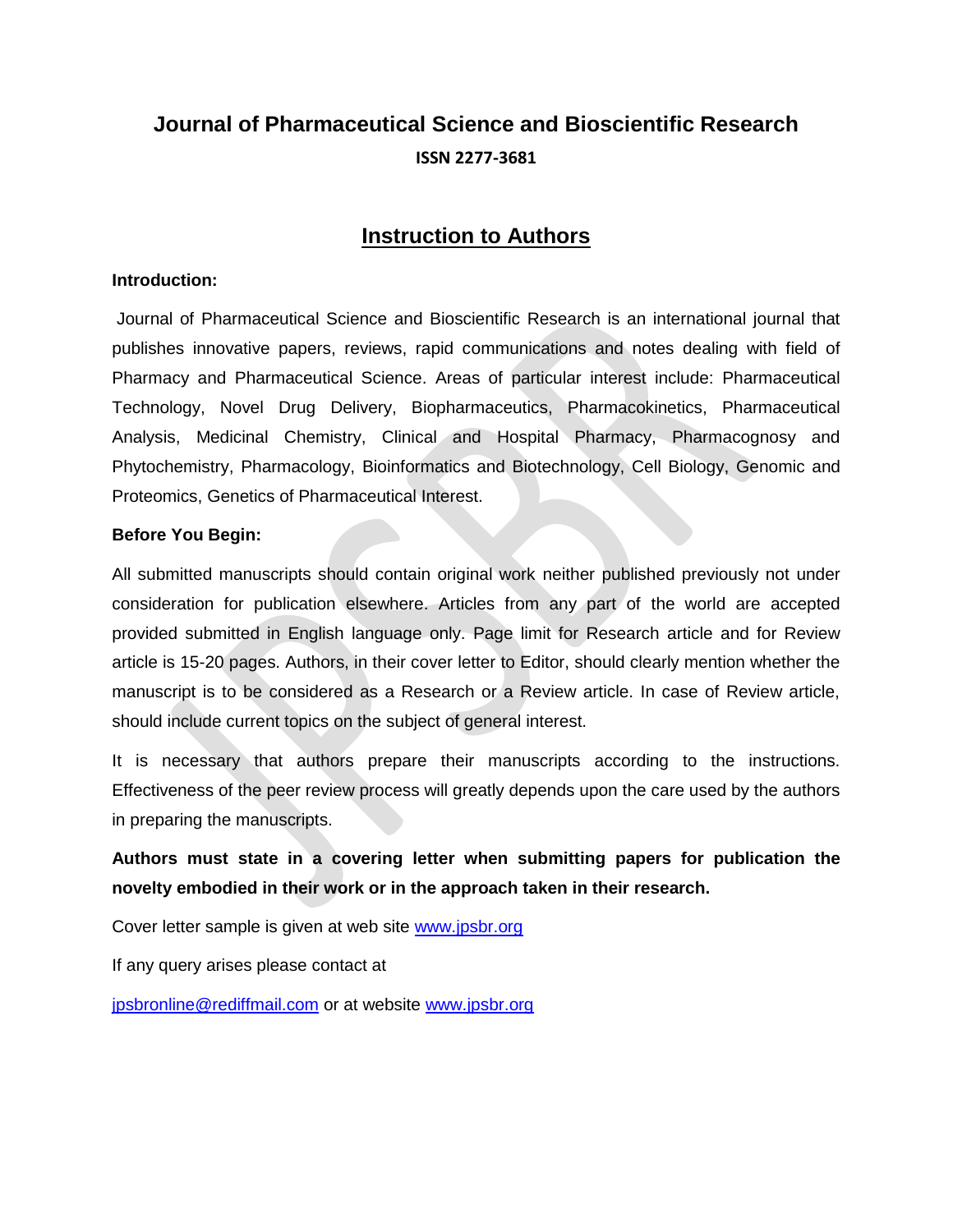#### **Peer Review Process:**

All manuscripts receive individual identification codes. The Editor in Chief then sends it to a proper editor. The editors are fully responsible for decisions about manuscripts. The final decision whether to accept or to reject manuscript rests with editors. Editor in Chief only communicates the final decision and informs about the further processing.

#### **Revised Manuscript Submission:**

Whenever revision of a manuscript is needed, authors should return the revised version of their manuscripts as early as possible. This will help them for rapid processing for further.

#### **Transfer of Copy right Agreement:**

Transfer of Copyright Agreement must be provided for each accepted manuscript and that should be dully signed, scanned and sent via mail to the Editor in Chief. Download the copyright form from web site.

#### **Submission of Manuscripts:**

Type-written manuscripts prepared using MS Word should be send as an attachment to [jpsbronline@rediffmail.com](mailto:jpsbronline@rediffmail.com) or it should be online submitted on [www.jpsbr.org](http://www.jpsbr.org/)

# **Formats of manuscript**

The following sections are required and should be arranged in the following order: **Cover Letter, Manuscript** [**Title page, Abstract, Keywords, 1. Introduction, 2. Materials and methods, 3. Results and discussion, 4. Conclusion, (Acknowledgements), References**,**Figure and Table with legends].**

Prepare Manuscript in Calibri font using font size of 12 with normal margins on all the sides. Title shall be in a font size 14, bold face capitals. All section titles shall be in font size 12, bold face capitals. Pages should be numbered consecutively. Subtitles in every section shall be in font size 12, bold face lower case. Standard International Units should be used through the text.

Manuscripts should be submitted as per order: Title Page, Abstract, Key words, Introduction, Material and Methods, Results, Discussion and References.

#### **Title Page**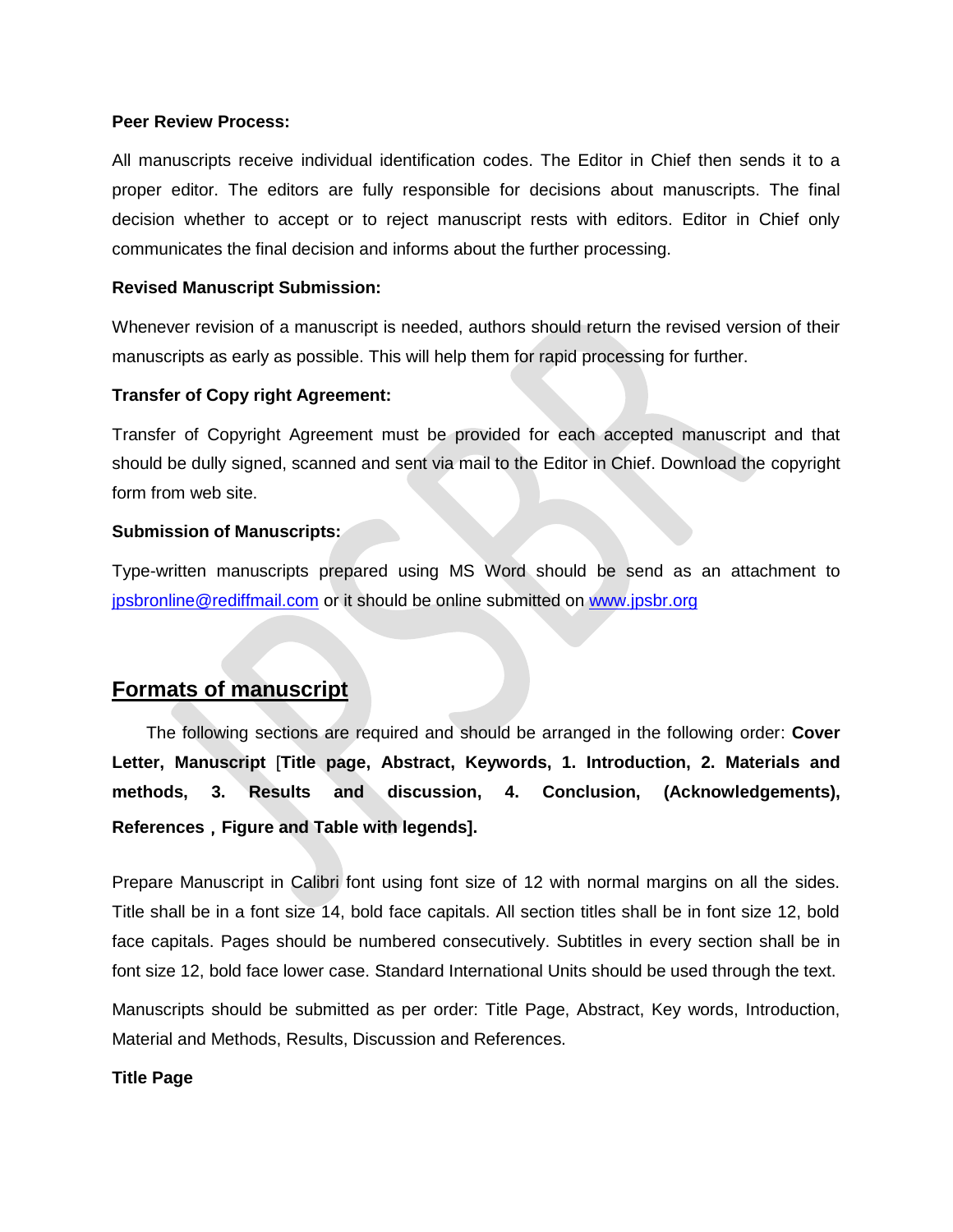The title should be as short as possible and precisely indicate the nature of the work in the communication. Names of the authors should appear as initials followed by surnames along with their affiliation. At the bottom left corner of the title page, please mention "\*For Correspondence" and provide a functional e-mail address of corresponding author only. If any of the co-authors are from different organizations, their addresses also should be mentioned and indicated using numbers after their names.

#### **Abstract**

Should be started on new page after the title page and it should not exceed 250 words. The Abstract should be informative and should state briefly the purpose of the research, the principal results and major conclusions.

**Key words**: 5-7 key words must be given at the end of the abstract.

# **Introduction:**

Should starts on new page. This part should define the background and significance of the study by considering the relevant literature, particularly the most recent publications.

#### **Materials and Methods**

Please provide concise but complete information about the material and the analytical, statistical and experimental procedures used. This part should be as clear to enable other scientists to repeat the research presented.

# **Results and Discussions**

All findings presented in tabular or graphical form shall be described in this section. The data should be statistically analyzed and the level of significance stated. Data that is not statistically significant need only to be mentioned in the text - no illustration is necessary. All Tables and figures must have a title or caption and a legend to make them self-explanatory.

Discussion must be written with reference to the tables and figures and by considering information from the literature and should contain a short review of the results. Any Statements made in the any above sections should not be repeated here. There is no restriction for result and discussion to be written separately.

#### **References**

Should be numbered consecutively in the order in which they are first mentioned in the text (not in alphabetic order). Identify references in text, tables and legends by Arabic numerals in